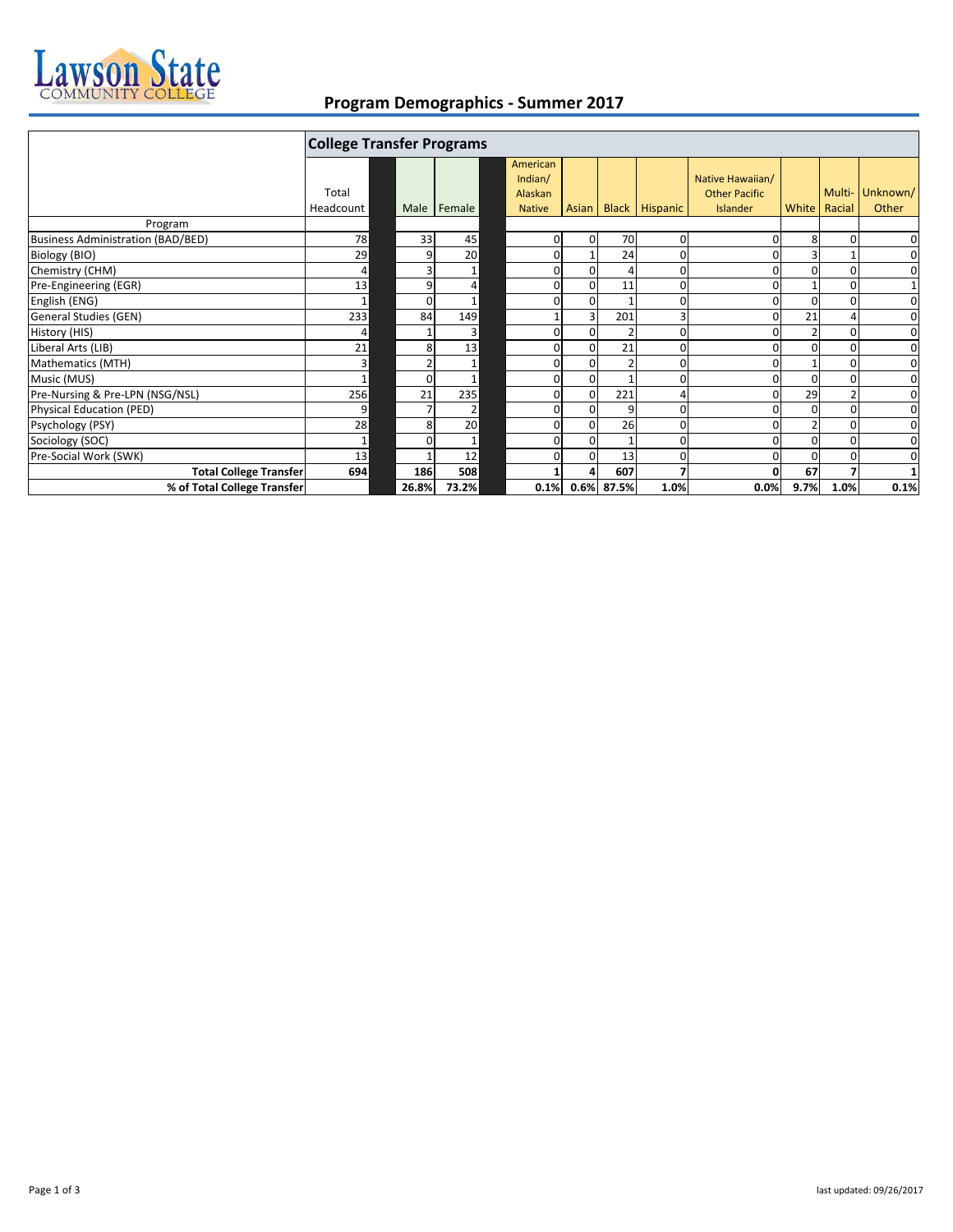

## **Program Demographics ‐ Summer 2017**

|                                                  | <b>Career Technical Programs</b> |                |                         |                                                 |                                           |                 |                |                                                      |                |                |                          |
|--------------------------------------------------|----------------------------------|----------------|-------------------------|-------------------------------------------------|-------------------------------------------|-----------------|----------------|------------------------------------------------------|----------------|----------------|--------------------------|
|                                                  | Total<br>Headcount               |                | Male Female             | American<br>Indian/<br>Alaskan<br><b>Native</b> | Asian                                     | <b>Black</b>    | Hispanic       | Native Hawaiian/<br><b>Other Pacific</b><br>Islander | White          | Racial         | Multi- Unknown/<br>Other |
| Autobody Repair (ABR)                            | 15                               | 14             | $\mathbf{1}$            |                                                 | $\Omega$<br>$\mathbf{1}$                  | 13              | $\Omega$       | $\Omega$                                             |                | $\Omega$       | $\mathbf 0$              |
| Air Conditioning/Refrigeration (ACR)             | 73                               | 73             | $\mathbf 0$             |                                                 | $\mathbf{0}$<br>$\mathbf{1}$              | 51              | $\Omega$       | $\Omega$                                             | 21             | $\Omega$       | 0                        |
| <b>Accounting (ACT)</b>                          | $\overline{7}$                   | $\overline{a}$ | 3                       |                                                 | $\mathbf{0}$<br>$\mathbf{0}$              | $\overline{7}$  | $\Omega$       | $\Omega$                                             | $\Omega$       | $\Omega$       | 0                        |
| <b>AOT Programs (AOT)</b>                        | 24                               | 14             | 10                      |                                                 | $\Omega$<br>$\Omega$                      | 18              | $\Omega$       | $\Omega$                                             | 6              | $\Omega$       | $\mathbf 0$              |
| Automotive Technology - GM ASEP (ASE)            | 11                               | 11             | $\mathbf 0$             |                                                 | $\mathbf 0$<br>$\Omega$                   | $\overline{3}$  | $\overline{2}$ | $\Omega$                                             | 6              | $\Omega$       | $\mathbf 0$              |
| Automotive Technology - Ford Asset (ASF)         | 11                               | 11             | $\mathbf 0$             |                                                 | $\mathbf{0}$<br>$\mathbf{0}$              | 3               | $\mathbf{1}$   | $\Omega$                                             | $\overline{7}$ | $\mathbf 0$    | $\mathbf 0$              |
| Automotive Technology - Toyota T-Ten (AST)       | 11                               | 11             | $\mathbf 0$             |                                                 | $\mathbf 0$<br>$\mathbf{1}$               | $\overline{2}$  | $\overline{2}$ | $\Omega$                                             | 6              | $\mathbf 0$    | $\mathbf 0$              |
| <b>Automotive Mechanics (AUM)</b>                | 8                                | $\overline{7}$ | $\mathbf{1}$            |                                                 | $\mathbf{0}$<br>$\Omega$                  | $\overline{3}$  | $\mathbf{1}$   | $\Omega$                                             | $\Delta$       | $\Omega$       | $\mathbf{0}$             |
| Automated Manufacturing (AUT)                    | 13                               | 13             | $\mathbf 0$             |                                                 | $\mathbf 0$<br>$\mathbf{0}$               | 8               | 0              | $\Omega$                                             | 5              | $\mathbf 0$    | $\mathbf 0$              |
| <b>Barbering (BAR)</b>                           | 8                                | 6              | $\overline{2}$          |                                                 | $\mathbf 0$<br>$\Omega$                   | 8               | $\Omega$       | $\Omega$                                             | $\mathbf 0$    | $\Omega$       | $\mathbf 0$              |
| <b>Building Construction (BUC)</b>               | $\overline{2}$                   | $\overline{2}$ | $\mathbf 0$             |                                                 | $\mathbf 0$<br>$\mathbf 0$                | $\overline{2}$  | 0              | $\Omega$                                             | $\Omega$       | $\mathbf 0$    | $\mathbf 0$              |
| <b>Business Admin and Management (BUS)</b>       | 21                               | $\overline{7}$ | 14                      |                                                 | $\mathbf 0$<br>$\mathbf{0}$               | 16              | 0              | $\Omega$                                             | 4              | $\mathbf 0$    | $1\,$                    |
| Commercial Art (CAT)                             | $\overline{14}$                  | 10             | $\overline{4}$          |                                                 | $\Omega$<br>$\Omega$                      | $\overline{13}$ | $\mathbf 0$    | $\Omega$                                             | $\mathbf{1}$   | $\Omega$       | $\mathbf 0$              |
| Commercial Food Services/Culinary Arts (CFS/CUA) | 25                               | 6              | 19                      |                                                 | $\overline{2}$<br>$\mathbf{0}$            | 21              | 0              | $\Omega$                                             | $\Omega$       | $\mathbf{1}$   | $\mathbf{1}$             |
| Child Development (CHD)                          | 20                               | $\Omega$       | 20                      |                                                 | $\mathbf 0$<br>$\mathbf{1}$               | $\overline{17}$ | 1              | $\Omega$                                             | $\mathbf 0$    | $\mathbf 0$    | $\mathbf 1$              |
| Computer Science-Bus Ed (CIB/CIM/CIS)            | 27                               | 17             | 10                      |                                                 | $\Omega$<br>$\Omega$                      | 18              | $\Omega$       | $\Omega$                                             | 9              | $\Omega$       | $\mathbf 0$              |
| Cosmetology (COS)                                | 9                                | $\Omega$       | 9                       |                                                 | $\mathbf 0$<br>$\Omega$                   | 8               | $\mathbf{1}$   | $\Omega$                                             | $\Omega$       | $\Omega$       | $\mathbf 0$              |
| Criminal Justice (CRJ)                           | $7 \overline{ }$                 | 5              | $\overline{2}$          |                                                 | $\mathbf{0}$<br>$\mathbf{0}$              | 6               | 0              | $\Omega$                                             | 1              | $\Omega$       | $\mathbf 0$              |
| Dental Assisting (DAT)                           | 15                               | $\Omega$       | 15                      |                                                 | $\Omega$<br>$\Omega$                      | 9               | $\Omega$       | $\Omega$                                             | 6              | $\Omega$       | $\mathbf 0$              |
| Drafting (DDT)                                   | $\overline{7}$                   | $\overline{4}$ | $\overline{3}$          |                                                 | $\mathbf 0$<br>$\Omega$                   | $\overline{2}$  | $\Omega$       | $\Omega$                                             | 5              | $\Omega$       | $\mathbf 0$              |
| Diesel Mechanics (DEM)                           | 12                               | 12             | $\mathbf 0$             |                                                 | $\mathbf{0}$<br>$\mathbf{0}$              | $\overline{7}$  | 0              | $\Omega$                                             | 5              | $\mathbf 0$    | 0                        |
| <b>Emergency Medical Services (EMS)</b>          | $\mathbf{1}$                     | $\mathbf{1}$   | $\mathbf 0$             |                                                 | $\mathbf 0$<br>$\mathbf 0$                | $\mathbf{1}$    | $\Omega$       | $\Omega$                                             | $\Omega$       | $\mathbf 0$    | $\mathbf 0$              |
| Industrial Electronics (ILT/ILE)                 | 18                               | 16             | $\mathbf 2$             |                                                 | $\mathbf{1}$<br>$\mathbf{1}$              | 11              | $\Omega$       | $\Omega$                                             | 5              | $\mathbf 0$    | $\mathbf 0$              |
| Industrial Maintenance (INT)                     | $\overline{2}$                   | $\overline{2}$ | $\mathbf 0$             |                                                 | $\mathbf 0$<br>$\mathbf{0}$               | $\mathbf 0$     | 0              | $\Omega$                                             | $\overline{2}$ | $\Omega$       | $\mathbf 0$              |
| <b>Licensed Practical Nursing (LPN)</b>          | 17                               | $\overline{1}$ | 16                      |                                                 | $\mathbf 0$<br>$\Omega$                   | 16              | $\Omega$       | $\Omega$                                             | 1              | $\Omega$       | $\mathbf 0$              |
| <b>Medical Secretary (MDS)</b>                   | 21                               | $\Omega$       | 21                      |                                                 | $\mathbf{0}$<br>$\mathbf{0}$              | 16              | $\Omega$       | $\Omega$                                             | 3              | 1              | $\mathbf{1}$             |
| <b>Nursing Assistant (NAS)</b>                   | $\overline{7}$                   | 3              | 4                       |                                                 | $\mathbf{0}$<br>$\overline{0}$            | $\overline{2}$  | $\mathbf{1}$   | $\Omega$                                             | $\overline{4}$ | $\mathbf 0$    | $\mathbf 0$              |
| Nursing (NUR)                                    | 49                               | $\mathbf{1}$   | 48                      |                                                 | $\mathbf 0$<br>$\Omega$                   | 36              | 1              | $\Omega$                                             | 12             | $\Omega$       | $\mathbf 0$              |
| Office Administration (OAD)                      | $\overline{7}$                   | $\Omega$       | $\overline{7}$          |                                                 | $\mathbf{0}$<br>$\Omega$                  | 5               | $\Omega$       | $\Omega$                                             |                | $\Omega$       | $\mathbf{1}$             |
| Radio/TV Broadcasting (RTV)                      | 11                               |                | $\overline{4}$          |                                                 | $\mathbf{0}$<br>$\mathbf{0}$              | 9               | 0              | 0                                                    | $\overline{2}$ | $\mathbf 0$    | $\mathbf 0$              |
| Social Work Technician (SWT)                     | $\mathbf{1}$                     | $\Omega$       | $\mathbf 1$             |                                                 | $\mathbf{0}$<br>$\Omega$                  | $\mathbf{1}$    | $\Omega$       | $\Omega$                                             | $\Omega$       | $\Omega$       | $\mathbf 0$              |
| Welding (WDT)                                    | 40                               | 37             | $\overline{\mathbf{3}}$ |                                                 | $\mathbf{0}$<br>$\Omega$                  | 21              | 0              | $\Omega$                                             | 19             | $\mathbf 0$    | $\mathbf 0$              |
| <b>Total Career Technical</b>                    | 514                              | 295            | 219                     |                                                 | $\overline{\mathbf{3}}$<br>5 <sup>1</sup> | 353             | 10             | $\Omega$                                             | 136            | $\overline{2}$ | 5                        |
| % of Total Career Technical                      |                                  | 57.4%          | 42.6%                   | 0.6%                                            |                                           | 1.0% 68.7%      | 1.9%           | 0.0%                                                 | 26.5%          | 0.4%           | 1.0%                     |